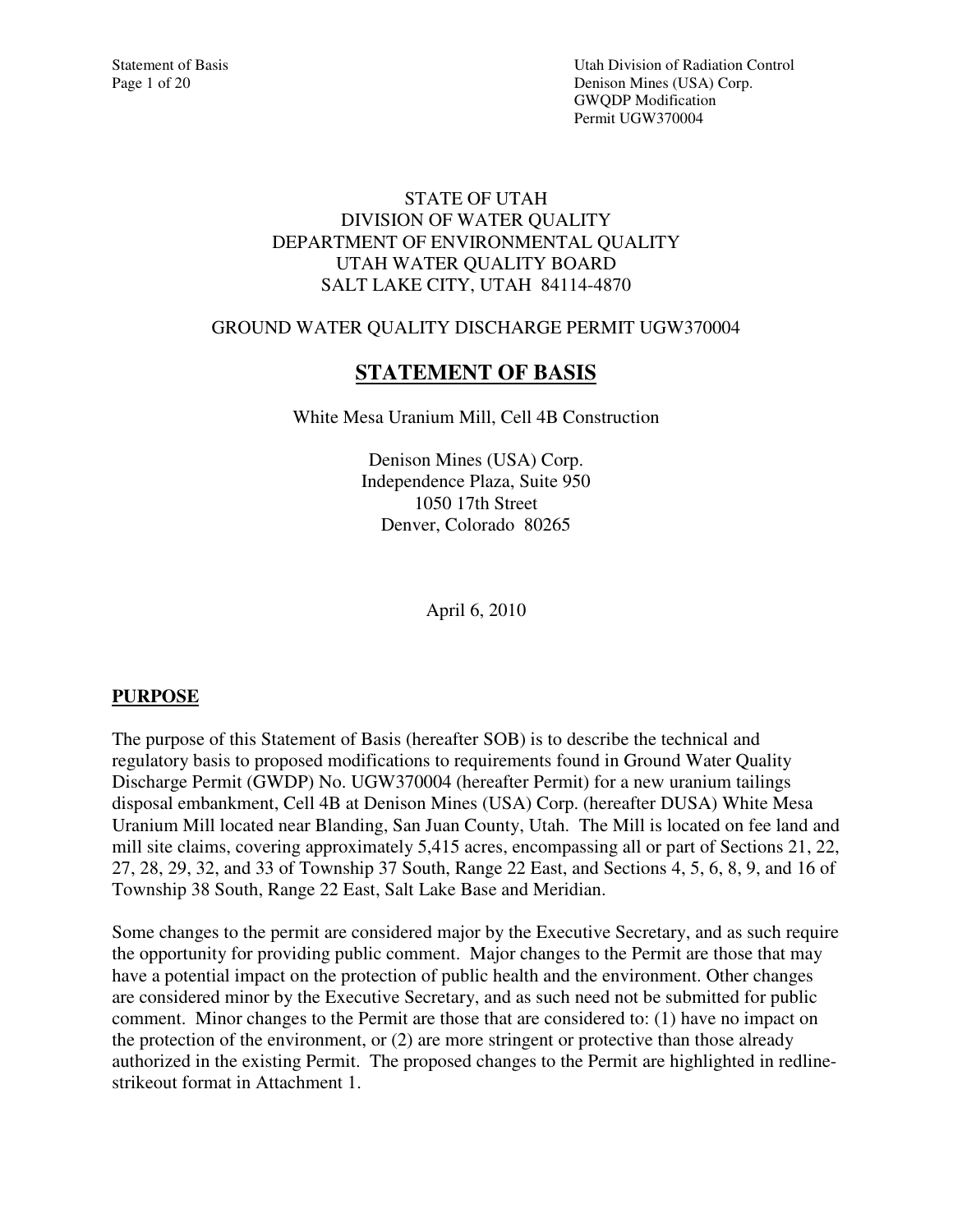Statement of Basis Utah Division of Radiation Control Page 2 of 20 Denison Mines (USA) Corp. GWQDP Modification Permit UGW370004

Both minor and major changes associated with this Permit modification include, but are not limited to, the following:

- Requires a 4-foot-wide buffer zone on the inside area of the Feedstock Storage Area be maintained free of bulk Feedstock materials
- Specifies that any failure to achieve or maintain the required Best Available Technologies (BAT) performance standards for Cell 4A constitutes a violation of the Permit
- Requires the Permittee to submit a revised Cell 4A BAT Monitoring, Operations and Maintenance Plan that includes procedures and reporting requirements for liner repairs
- Summarizes the approved Design Standards for Tailings Cell 4B and specifies that the BAT design standard for Tailings Cell 4B shall be defined by and the Cell 4B construction shall conform to the engineering plans, specifications, supporting analyses, and calculations
- Sets forth the BAT performance standards for Tailings Cell 4B
- Requires that at least three new groundwater compliance monitoring wells be installed following construction of Cell 4B hydraulically downgradient of Cell 4B
- Requires the Permittee to: (1) notify UDRC of any damage to, and proposed repairs of, installed liners that may occur in Cell 4A and 4B liner during operations in those cells; (2) complete all necessary repairs to the liner in accordance with repair methods specified in approved Cell 4A and Cell 4B Construction Quality Assurance/Quality Control Plans; and (3) submit a Liner Repair Report to UDRC documenting any such liner repairs
- Requires the Permittee to collect tailings wastewater samples for analysis from multiple locations at Cell 4B
- Requires the Permittee to implement and document the results of a monitoring program
- Requires the Permittee to conduct monthly recovery and fluid level measurements of the Tailings Cell 4B slimes drain recovery heads
- Specifies the content and requirements of the Cell 4B BAT Monitoring, Operations and Maintenance Plan
- Requires weekly tailings wastewater freeboard measurements in Cell 4B
- Requires the Permittee to submit a monitoring well As-Built report for the three new groundwater monitoring wells to be installed in conjunction with the construction of Cell 4B
- Requires the Permittee to provide all requested information, resolve all issues identified, and re-submit reports for Executive Secretary review and approval within a timeframe approved by the Executive Secretary
- Requires the Permittee to provide at least a 7-calendar-day written notice prior to any drilling and well installation activities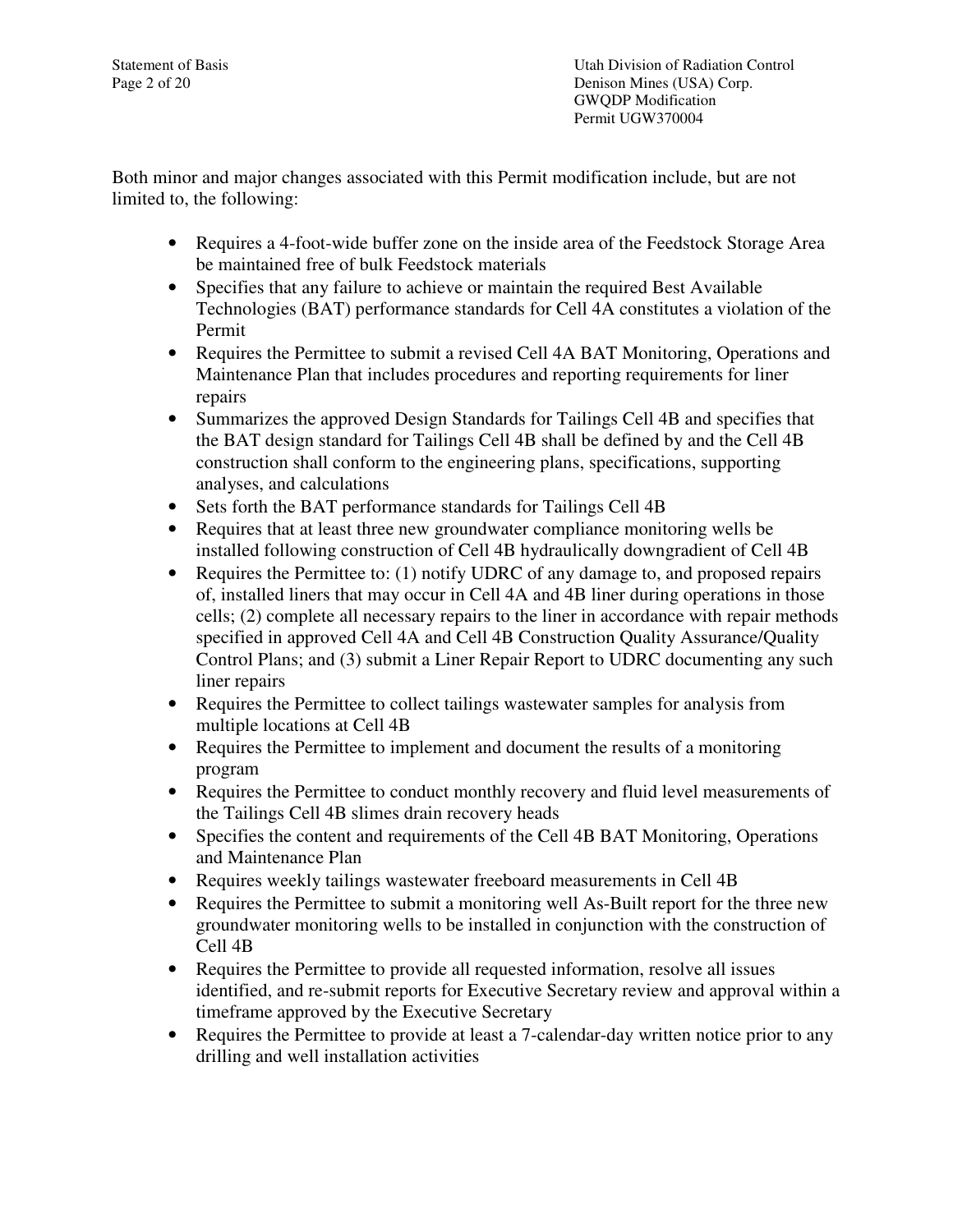Statement of Basis Utah Division of Radiation Control Page 3 of 20 Denison Mines (USA) Corp. GWQDP Modification Permit UGW370004

- Requires that additional monitoring wells, should the Executive Secretary determine that they are required, be installed and approved by the Executive Secretary before tailings management Cell 4B is placed into service
- Requires the Permittee to commence a quarterly groundwater sampling program in the three new monitoring wells to be installed in conjunction with the construction of Cell 4B within a specified time frame
- Requires the Permittee to prepare and submit a BAT Monitoring, Operations and Maintenance Plan for proposed new tailings management Cell 4B.
- Requires the Permittee to submit an engineering As-Built Report to document all Cell 4B construction activities
- Requires the Permittee to conduct an additional hydrogeologic and field investigation of seeps and Ruin Spring west and southwest of the tailings management cell area and further delineate the relationship of flow in the perched water system to these seeps and springs and to the geologic contact between two formations beneath the mill site and underlying the area to the west and southwest
- Require the Permittee to revise one engineering design drawing entitled "Sheet 6 of 8", as listed in Table 6 of the Permit, and receive the Executive Secretary's approval before constructing Cell 4B
- Numerous minor changes

# **BACKGROUND**

The White Mesa uranium mill was constructed in 1979 - 1980 and licensed under federal regulations by the Nuclear Regulatory Commission (hereafter NRC), Source Material License SUA-1358. On August 16, 2004, the NRC delegated its uranium mill regulatory program to the State of Utah, by extending Agreement State status. As a result, the Utah Division of Radiation Control (hereafter UDRC) became the primary regulatory authority for the DUSA White Mesa mill for both radioactive materials and groundwater protection. Later, DUSA was issued a State Ground Water Quality Discharge Permit No. UGW370004 on March 8, 2005. Previous to the modification proposed herein today, the Permit was last modified on January 20, 2010.

DUSA has requested authority to construct a new tailings Cell 4B to be used in managing tailings generated by the milling process. Since operation of this new facility could create the potential for contaminant releases to the groundwater, it may be constructed and used only upon approval under a Ground Water Quality Discharge Permit [hereafter Permit, also see UAC R317- 6-6.1(A)]. The Executive Secretary has determined to issue this authorization by modifying the existing Permit. All Permit modifications proposed at this time are identified, explained, and justified in this Statement of Basis.

Although Cell 4B is a new facility that might affect groundwater quality, UDRC has decided to modify the existing Permit rather than issue a new Permit. Thus, UDRC must ensure that the provisions of UAC R317-6-6 are or will be satisfied. The UDRC's rationale for concluding that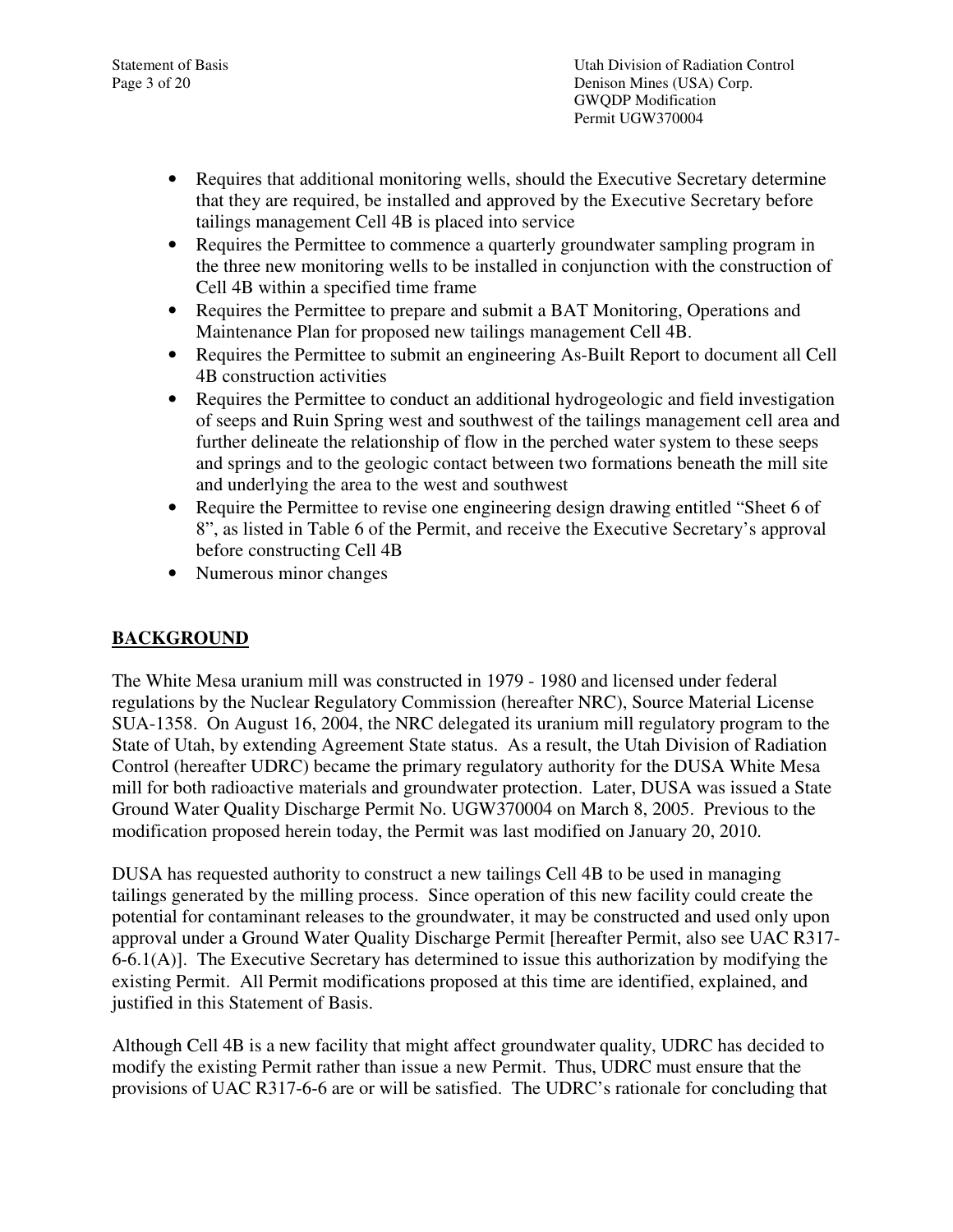Statement of Basis Utah Division of Radiation Control Page 4 of 20 Denison Mines (USA) Corp. GWQDP Modification Permit UGW370004

the more substantive of those provisions are or will be satisfied is presented below. Other provisions are discussed on the Safety Evaluation Report (URS 2010).

- Issuance of a Discharge Permit [UAC R317-6-6.4(A)] in the process of issuance of a Permit, the Executive Secretary is required to provide findings on the several issues, including:
	- *"1. the applicant demonstrates that the applicable class TDS limits, ground water quality standards protection levels, and permit limits established under R317-6-6.4E will be met;"*

**Finding** - Cell 4B has been designed with two synthetic liners, a leak detection layer, and a geosynthetic clay liner system, using Best Available Technology ("BAT"). These features are designed to prevent or minimize migration of wastes out of Cell 4B to the adjacent subsurface soil, groundwater, or surface water at any time during the active life (including closure period) of the cell. Further, Cell 4B has been designed to be closed with the liner system left in place. As a result, the liner system will be constructed of materials that can prevent or minimize wastes from migrating into the liner during the active life of the facility.

It is the Executive Secretary's intent to approve the liner system proposed for Cell 4B, based on recommendations of URS Corporation (URS 2009) developed from a review of the Cell 4B Design Report and related documents. The design approach for the liner system to be incorporated into Cell 4B is identical to that used to design the liner system for Cell 4A, previously approved by UDRC (UDRC 2008b).

Final construction of Cell 4B will be documented by the Permittee in a report that will be submitted for Executive Secretary review and approval before Cell 4B is put into service (Permit, Part I.H.9). For additional information, refer to "10CFR40, Appendix A, Criterion 5A(1): Ground-Water Protection Standards" and "UAC R317-6-6.4: Issuance of Discharge Permit" in URS 2010.

#### *"2. the monitoring plan, sampling and reporting requirements are adequate to determine compliance with applicable requirements;"*

**Finding** - construction and operation of Cell 4B will not create new issues of concern over and above those considered and accepted for existing licensed facilities at the mill. The physical, chemical and radiological make up of the tailings is not expected to be significantly different from that of existing tailings or from the assumptions in the previously issued GWDP. Cell 4B will have a double liner/leak detection/slimes drain system similar to that of Cell 4A which is designed not to release tailings solutions to the environment and that UDRC has already approved. Any releases at Cell 4B would be detected by the leak detection system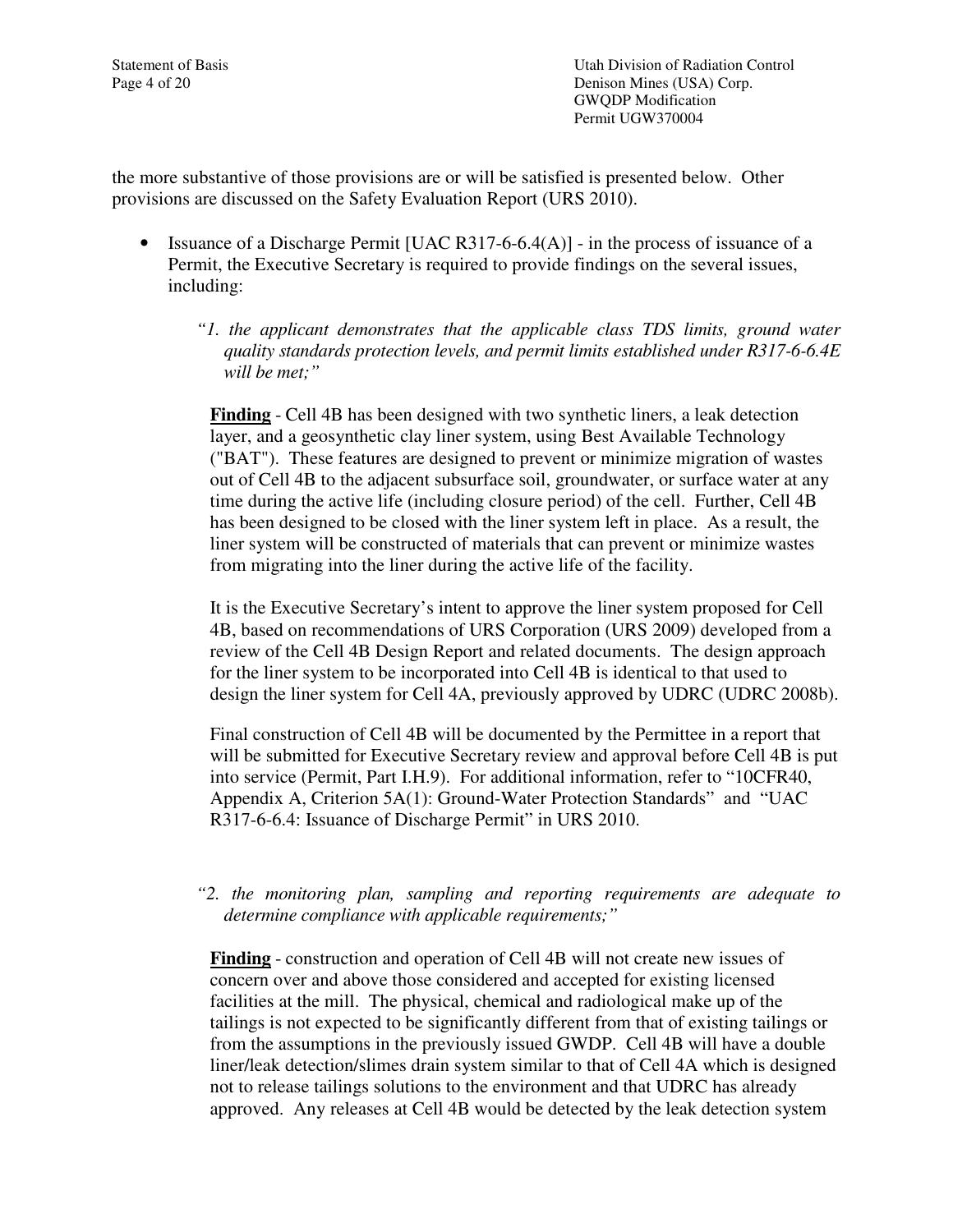Statement of Basis Utah Division of Radiation Control Page 5 of 20 Denison Mines (USA) Corp. GWQDP Modification Permit UGW370004

> (LDS) and groundwater monitoring programs and remediated before there could be any impact on the public.

The Permittee also provided information in a Hydro Geo Chem letter dated February 12, 2010, discussing the inferred distribution of conglomeratic zones within the Dakota Formation, and their inferred vertical and aerial extent of the elevated portion of the contact surface of the Burro Canyon/Brushy Basin Formations on geologic cross sections that span the Cell 4B footprint area.

UDRC will incorporate a new Permit condition requiring that a minimum of three additional downgradient groundwater monitoring wells be installed in conjunction with the construction of Cell 4B (see in the proposed Permit new Part I.H.6). The condition will require that the well installation for two wells be approved by UDRC before Cell 4B is placed into service. The location of the third well will be approved by the Executive Secretary prior to placing Cell 4B into service, and the third well must be installed within calendar 30 days of its location being approved.

Another new condition will also be included in the forthcoming Permit to require the Permittee to conduct an additional hydrogeologic investigation in the area to the west of the Cell 4B footprint area, extending to and including existing seeps (Cottonwood Seep and Westwater Seep) and Ruin Spring located west and southwest of the tailings management cells. The investigation will be conducted to verify the relationship of the (geologic) contact between the Brushy Basin and the Burro Canyon formations to the seeps and springs. The Permittee must submit a report presenting the results of these additional investigations prior to placing Cell 4B into service (see new Part I.H.10).

*"3. the applicant is using best available technology to minimize the discharge of any pollutant; and"* 

**Finding** - Cell 4B has been designed using Best Available Technology ("BAT") methodologies, as described under Issuance of a Discharge Permit [UAC R317-6-  $6.4(A)$ ], Item 1 above.

#### *"4. there is no impairment of present and future beneficial uses of the ground water."*

**Finding** - the Permittee has provided proposed engineering design and construction specifications for Cell 4B that use BAT, and has proposed to install three new groundwater compliance monitoring wells downgradient of Cell 4B, once the cell is constructed. These new wells will be incorporated into the ongoing sampling and analysis program for the mill site. The expanded sampling and analysis program, combined with the BAT-based Cell 4B design, and implementation of an Executive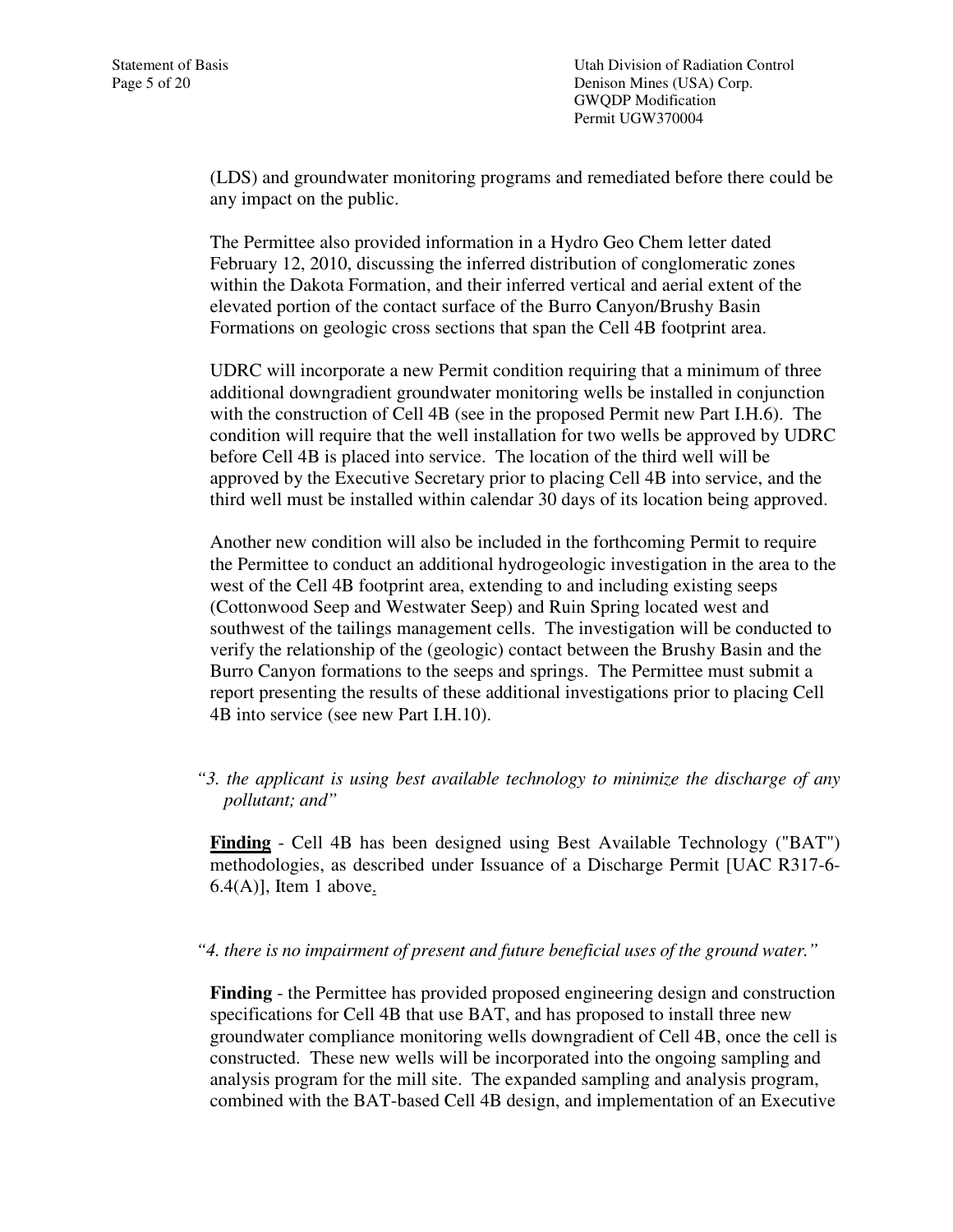Statement of Basis Utah Division of Radiation Control Page 6 of 20 Denison Mines (USA) Corp. GWQDP Modification Permit UGW370004

> Secretary approved Cell 4B BAT, Monitoring, Operations and Maintenance Plan that the Permit will require be submitted for Cell 4B (New Part I.H.8) are expected to satisfy the operational monitoring / maintenance, and groundwater monitoring requirements of UAC R317-6-6.4(A) 4. A new condition (Part I.H.10) has also been added to the Permit to require that the Permittee conduct an additional hydrogeologic investigation in the area to the west of the Cell 4B footprint area, to further delineate the relationship of flow in the perched groundwater zone and the seeps and Ruin Spring (see the discussion under "Groundwater Compliance and Performance Monitoring [UAC R317-6-6.9(A) and (B)] below). For additional information, refer to "UAC R317-6-6.4: Issuance of Discharge Permit" in URS 2010.

- Groundwater Compliance and Performance Monitoring [UAC R317-6-6.9(A) and (B)] the Permittee provided updated site information on site hydrogeology (HGCI 2009 and HGCI 2010). The HGCI reports provide information indicating that the proposed groundwater monitoring system, including three new monitoring wells (MW-33, MW-34, and MW-35) proposed to be installed downgradient of Cell 4B, together with existing wells MW-14 and MW-15, and other downgradient monitoring wells, would be sufficient in number, are properly located, and are properly designed to provide reasonable assurance of providing timely, reliable, and representative data for detecting potential future releases from the tailings management cells, including Cell 4B.As stated above, a new condition (Part I.H.6) has been added to the Permit to require that wells MW-33 and MW-34 be installed and the location of well MW-35 be approved by the Executive Secretary before Cell 4B is placed into service.
- Background Ground Water Quality Determinations [UAC R317-6-6.10] the Executive Secretary's determination regarding background groundwater quality for the site is set out in the 2009 Statement of Basis (UDRC 2009) and in the Permit issued on January 20, 2010, and is based on previous review of work submitted by the Permittee. Background groundwater quality reports were also considered in light of groundwater geochemical and isotopic sampling and analysis performed by the University of Utah Department of Geology and Geophysics (Hurst 2008). Those documents and other documents considered by the Executive Secretary in determining background groundwater quality at the site are listed in the References section of the September, 2009 Statement of Basis (UDRC 2009).

Background groundwater quality has yet to be determined by the Executive Secretary for the three new groundwater compliance monitoring wells required to be installed in conjunction with the construction of Cell 4B. A new condition (Part I.H.7) has been added to the Permit to require submittal of a background groundwater quality report after 8 quarters of sampling and analysis of these new wells. For additional information, refer to "UAC R317-6-6.10: Background Water Quality Determination" of URS 2010.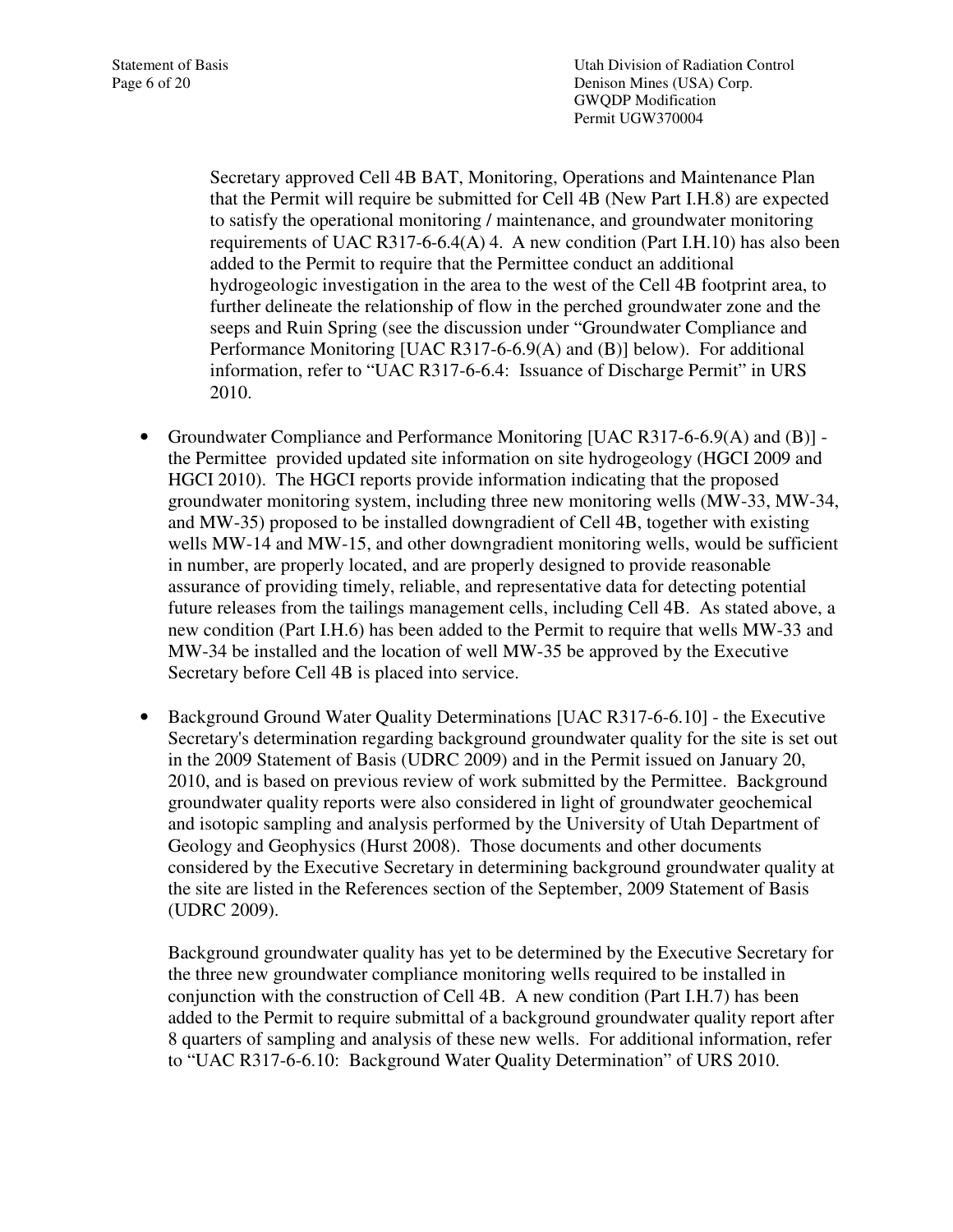- Submission of Monitoring Data [UAC R317-6-6.12] for additional information, refer to "UAC R317-6-6.12: Submission of Data" in URS 2010.)
- Reporting of Mechanical Problems or Discharge System Failures [UAC R317-6-6.13] the Permit requires that notices be given in the event of failure to maintain discharge minimization technology ('DMT") or BAT standards required under the Permit (Part I.G.3) and if the facility is otherwise out of compliance (Part I.G.4 and Part II.1). For additional information, refer to "UAC R317-6-6.13: Reporting of Mechanical Problems or Discharge System Failures" in URS 2010.
- Correction of Adverse Effects Required [UAC R317-6-6.14] Part I.G.4 of the Permit specifies the actions that must be taken by the Permittee in the event of a violation of a condition of the Permit. For additional information, refer to "UAC R317-6-6.14: Correction of Adverse Effects" in URS 2010.
- Out of Compliance Status [UAC R317-6-6.16] the determination of when the mill is out of compliance and the procedures to be followed once the facility is so determined are set out in Part I.G of the Permit, which incorporates the requirements of UAC R317-6-6.16, and has since original issuance of the Permit in March 2005. For additional information, refer to "UAC R317-6-6.16: Out-of-Status Compliance" in URS 2010.
- Procedure When a Facility is Out of Compliance [UAC R317-6-6.17] the determination of when the mill is out of compliance and the procedures to be followed once the facility is so determined are set out in Part I.G of the Permit, which incorporates the requirements of UAC R317-6-6.17. For additional information, refer to "UAC R317-6-6.17: Procedure When A Facility is Out-of-Compliance" in URS 2010.

# **MAJOR PERMIT CHANGES**

The major Permit changes are given below in the same order that they appear in the Permit.

## **Revision to Part I.D.3(f): Existing Facility DMT Performance Standards - Feedstock Storage Area**

The Permit has been revised to require that a 4-foot-wide buffer zone be maintained on the inside area of the Feedstock Storage Area that is to remain free of bulk Feedstock materials in order to assure that these materials do not extend beyond the designated, fenced Feedstock Storage Area.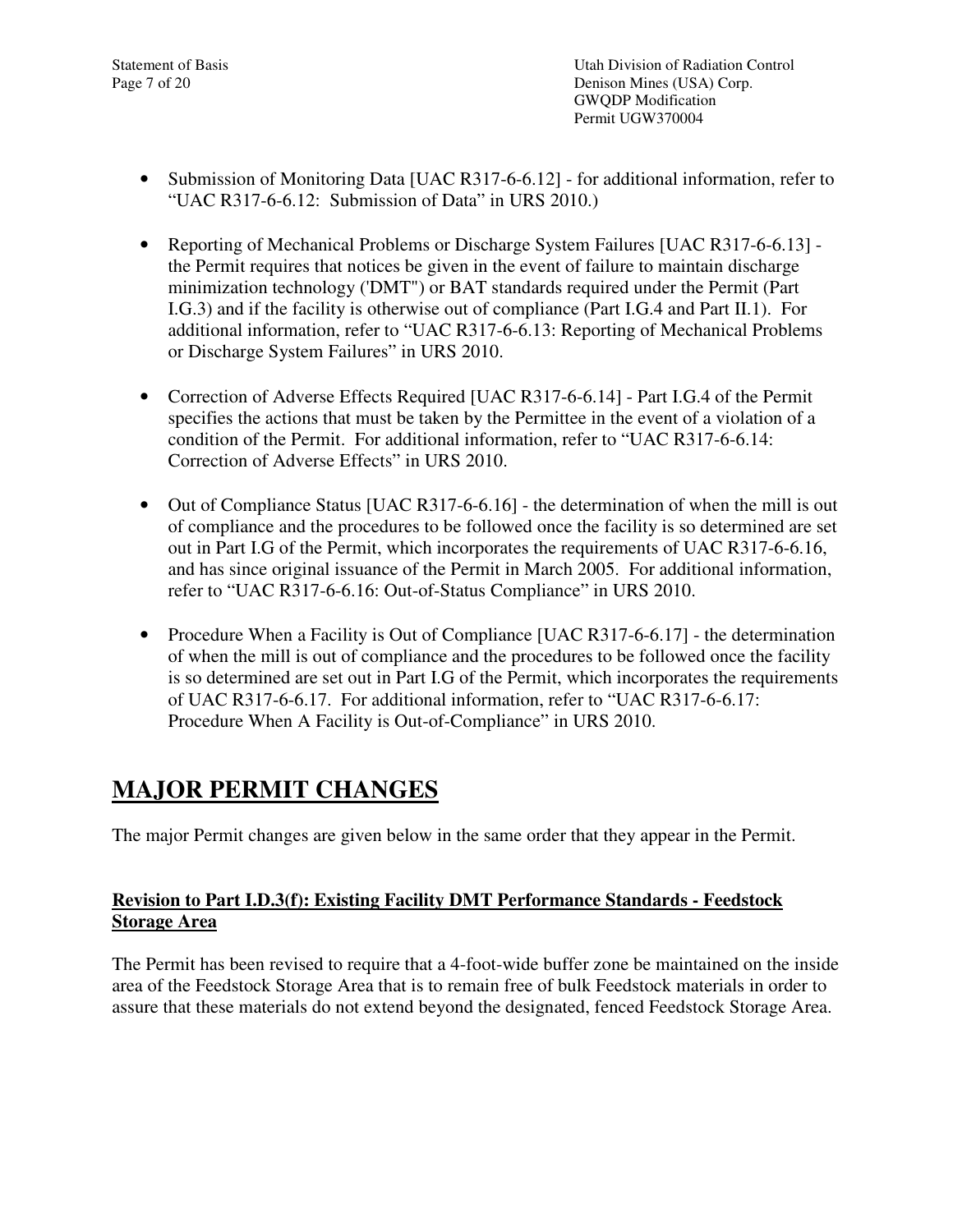Statement of Basis Utah Division of Radiation Control Page 8 of 20 Denison Mines (USA) Corp. GWQDP Modification Permit UGW370004

### **Revision of Part I.D.6: BAT Performance Standards for Tailings Cell 4A**

Part I.D.6 of the Permit has been revised to clarify that any failure to achieve or maintain the required BAT performance standards for Cell 4A will constitute a violation of the Permit and require the Permittee to report such a violation to the Executive Secretary in accordance with Part I.G.3 of the Permit.

### **New Part I.D.12: BAT Design Standards for Tailings Cell 4B, including Table 6**

The Permit has been revised to include a provision that summarizes the approved Design Standards for Tailings Cell 4B, specifying that the BAT design standard and construction shall conform to the engineering plans, specifications, supporting analyses, and calculations listed in Table 6. Detailed UDRC evaluation of these Cell 4B related documents is found in a November 5, 2009 URS technical memorandum. It is the intent of the UDRC through this action to approve the DUSA Cell 4B engineering design and specifications. Pertinent details of the following major elements of the Cell 4B engineering design are identified and described in DUSA documents listed in proposed Table 6, including but not limited to:

- Dikes:
- Foundation:
- Tailings Capacity;
- Liner and leak Detection Systems, including the following components:
	- o Primary Flexible Membrane Liner (FML)
	- o Leak Detection System
	- o Secondary FML
	- o Geosynthetic Clay Liner;
- Slimes Drain Collection System, including the following components:
	- o Horizontal Strip Drain Collection System
	- o Horizontal Slimes Drain Collection Pipe System
	- o Slimes Drain Access Pipe;
- North and East Dike Splash Pads; and
- Cell 4B Emergency Spillway

These added provisions formally invoke the applicable engineering design standards, specifications, and calculations approved for Cell 4B design, and codify the general and unique features and characteristics (including tailings capacity of Cell 4B, Cell 4B dike locations and dike widths, and number and locations of splash pads, etc) of the approved Cell 4B design. This information is summarized and presented in the Table 6 documents in a manner similar to that by which information for the approved Cell 4A Design Standards was previously formalized and presented in Table 5 of the March 17, 2008 Permit.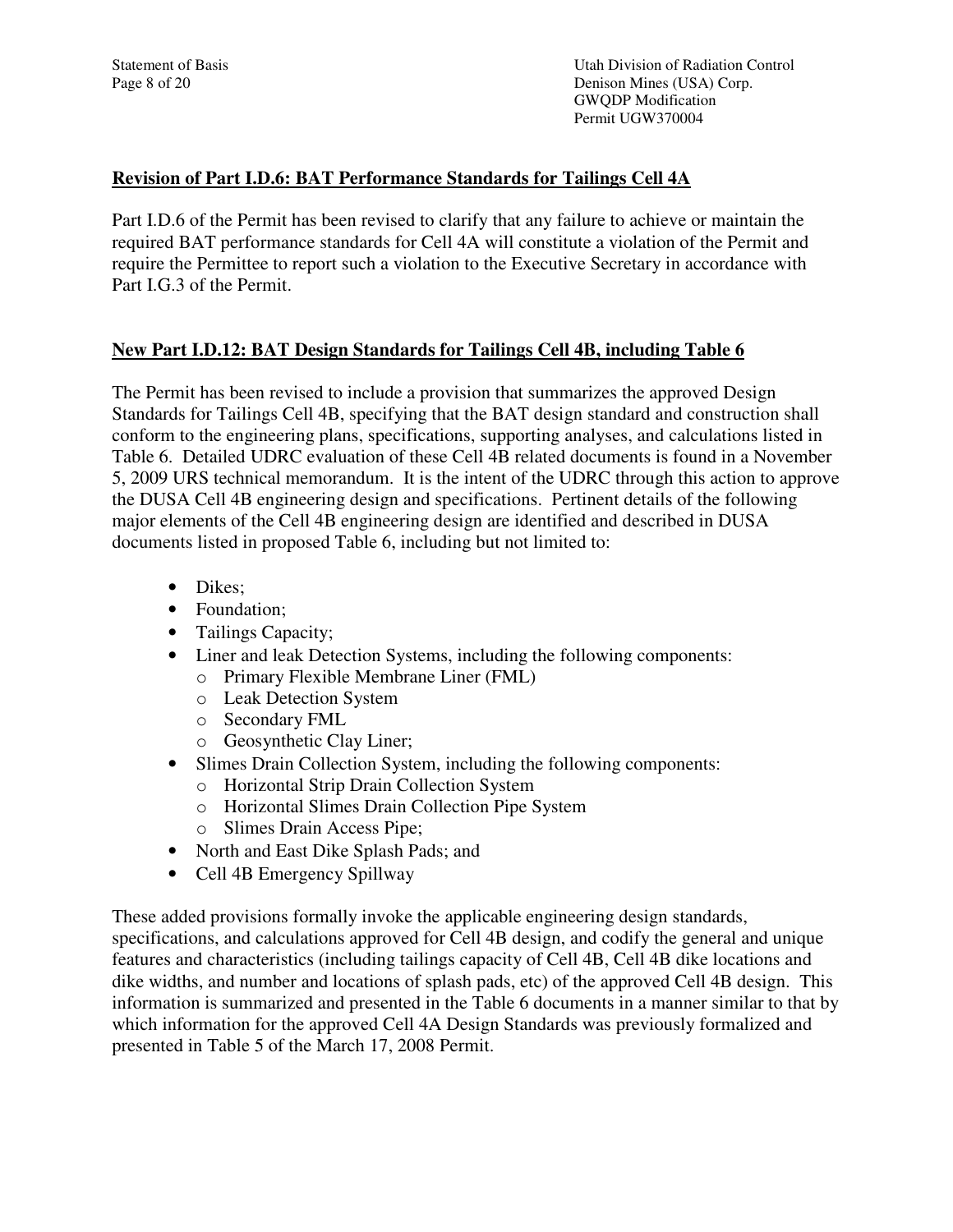Statement of Basis Utah Division of Radiation Control Page 9 of 20 Denison Mines (USA) Corp. GWQDP Modification Permit UGW370004

In general, the design basis for Cell 4B is similar to that already approved for Cell 4A. Many of the specific details regarding the Cell 4A engineering design and specifications were provided the public earlier in an October 24, 2007 UDRC Statement of Basis (SOB) and a March 14, 2008 Public Participation Summary (PPS). The reader is referred to these two documents for additional information. However, certain exceptions exist in the engineering design basis for Cell 4B, as follows:

- The floor and inside slopes of Cell 4B encompass about 44 acres, and the cell will have a water surface area of 40 acres while Cell 4A occupies an area of approximately 40 acres.
- Dikes for Cell 4B will range in base width from approximately 92 to 190 feet while dikes for Cell 4A will range in base width from approximately 89 to 211 feet
- Cell 4B has a tailings capacity of approximately 1.9 million cubic yards while Cell 4A has a tailings capacity of approximately 1.6 million cubic yards, both as measured below the required 3-foot freeboard.
- Cell 4B will include 9 splash pads, constructed on the north and east dikes while Cell 4A has 8 splash pads, 4 installed on the north dike and 4 installed on the east dike of the cell.
- The calculated amount of time required for the slimes drain system in Cell 4B to dewater the tailings is 5.45 years, or approximately 5.5 years. This drain down time is somewhat less than that drain down time calculated for Cell 4A. For more information, see the discussion under New Part I.D.13 below.
- The calculated maximum allowable daily leakage rate for the Leak Detection System (LDS) in Cell 4B is 26,145 gallons/day. This leakage rate is slightly greater than the calculated maximum allowable daily leakage rate for LDS in Cell 4A. For more information, see the discussion under New Part I.D.13 below.

# **New Part I.D.13: BAT Performance Standards for Tailings Cell 4B**

This section of the Permit sets forth the BAT performance standards for Tailings Cell 4B. These Cell 4B performance standards are very similar to those already established in Part I.D.6 for existing Cell 4A. However, some exceptions exist for Cell 4B, as follows:

- Maximum Allowable Daily Head has not yet been determined due to the fact that Cell 4B has not yet been constructed [Part I.D.13(a)]. It is the Executive Secretary's intent to establish that in the Permit, after approval of the Cell 4B As-Built Report, required in Part I.H.9 (see below).
- LDS Maximum Allowable Daily Leakage Rate 26,145 gallons/day (see description under "New Part I.H.8 - Revised BAT Monitoring, Operations and Maintenance Plan for Cell 4A and BAT Monitoring, Operations and Maintenance Plan for Cell 4B"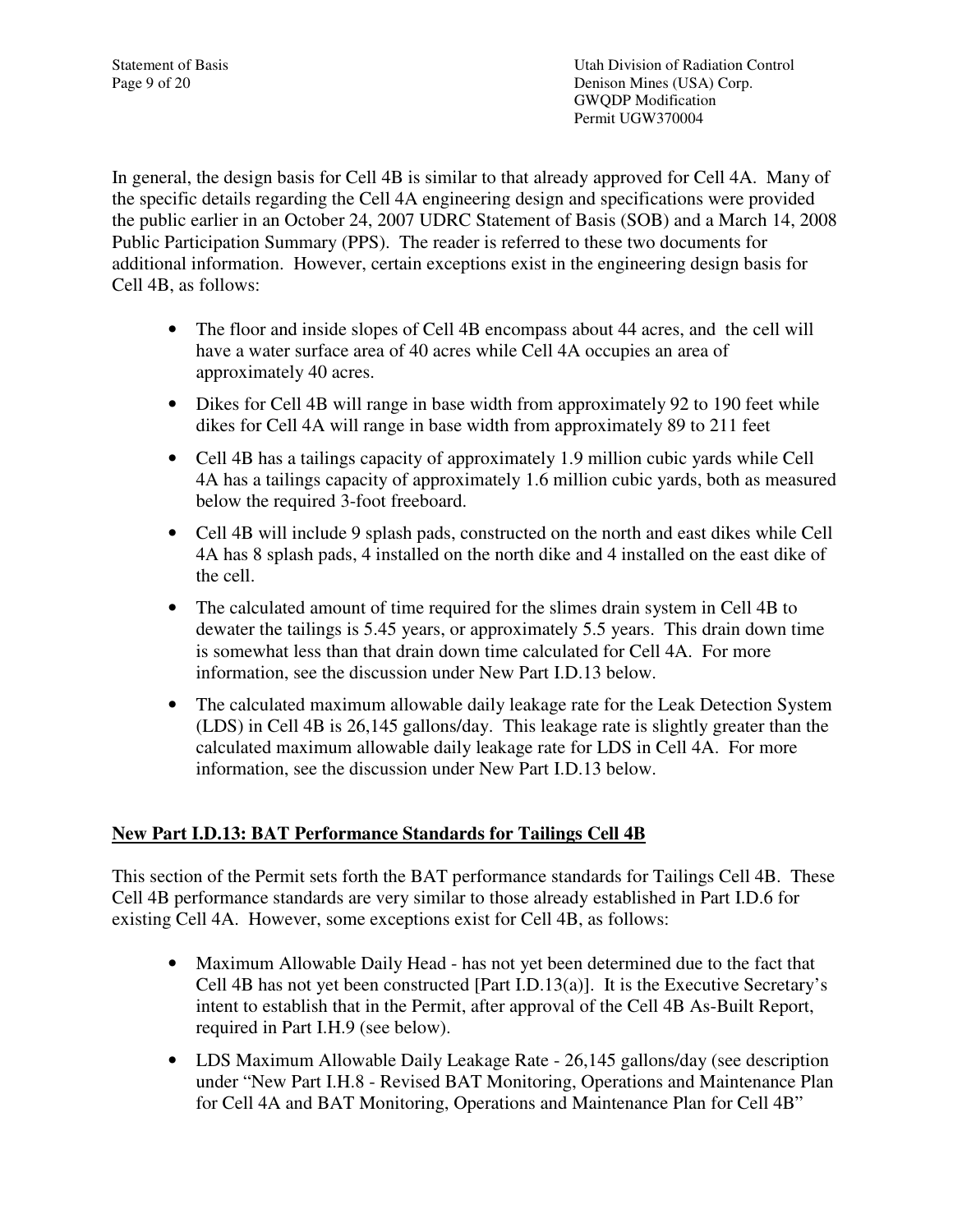below). This calculated maximum leakage rate is slightly higher than that calculated for Cell 4A; the difference in the calculated values is attributable to differences in the geometric configurations of Cells 4B and 4A.

- Slimes Drain Drain-Down Time calculated amount of time required for the slimes drain system in Cell 4B to dewater the tailings is approximately 5.5 years (see description under "New Part I.H.8 - Revised BAT Monitoring, Operations and Maintenance Plan for Cell 4A and BAT Monitoring, Operations and Maintenance Plan for Cell 4B" below). The corresponding maximum drain-down time for Cell 4A is somewhat greater (6.4 years), due to deviations in construction of sand bags used as a filter media above the slimes drain strip drains and main drain line. To address these construction problems the DUSA consultant, Geosyntec Inc, provided a revised drain-down calculation (6.4 years) in a July 2, 2008 email submittal to the DRC (Geosyntec, 2008). DRC staff later accepted this revised calculation in a letter dated August 18, 2008 (UDRC 2008c). Recent efforts made in preparation and review of the Cell 4B design will hopefully avoid this type of pitfall seen at the Cell 4A Cell.
- Maximum Weekly Wastewater Level the freeboard in Cell 4B must be no less then 3 feet, as measured from the top of the upper FML.

It is the Executive Secretary's intent, after Cell 4B is constructed and the As-Built Report approved, that the Permittee identify a compliance fluid level (vertical height) above the elevation of the transducer (found at the bottom of the LDS collection sump) that corresponds to a 1-foot hydraulic head level in the LDS at the lowest point in the cell floor (outside of the collection sump). Once the Permittee has determined and the Executive Secretary has approved this height value, it will be added to the Permit under Parts I.D.13.(a) and Part I.E.12(a)(2), in a manner consistent with the analogous compliance height value specified for Cell 4A in Parts I.D.6 (a) and I.E.8(a)(2).

### **New Part I.E.1(b)(3): Ground Water Compliance and Technology Performance Monitoring - Future Cell 4B Downgradient Wells to be Installed**

The Permit has been revised to require that at least three new groundwater compliance monitoring wells (to be designated wells MW-33, MW-34, and MW-35) be installed in conjunction with construction and use of Cell 4B. Wells MW-33 and MW-34 are to be installed first, and before Cell 4B is put into use. Then the location of Well MW-35 will be based on hydrogeologic information obtained from the development of Wells MW-33 and MW-34. These new wells will be installed to monitor groundwater conditions in the downgradient from the approved Cell 4B footprint. The wells are intended to serve as additional future compliance monitoring wells for detecting potential releases from Cell 4B to the perched groundwater zone that underlies the Cell 4B and the adjacent tailings management cells. The provision requires that well design and construction conform to existing requirements in the Permit (Part I.E.4), and that well As-Built reports be submitted for approval.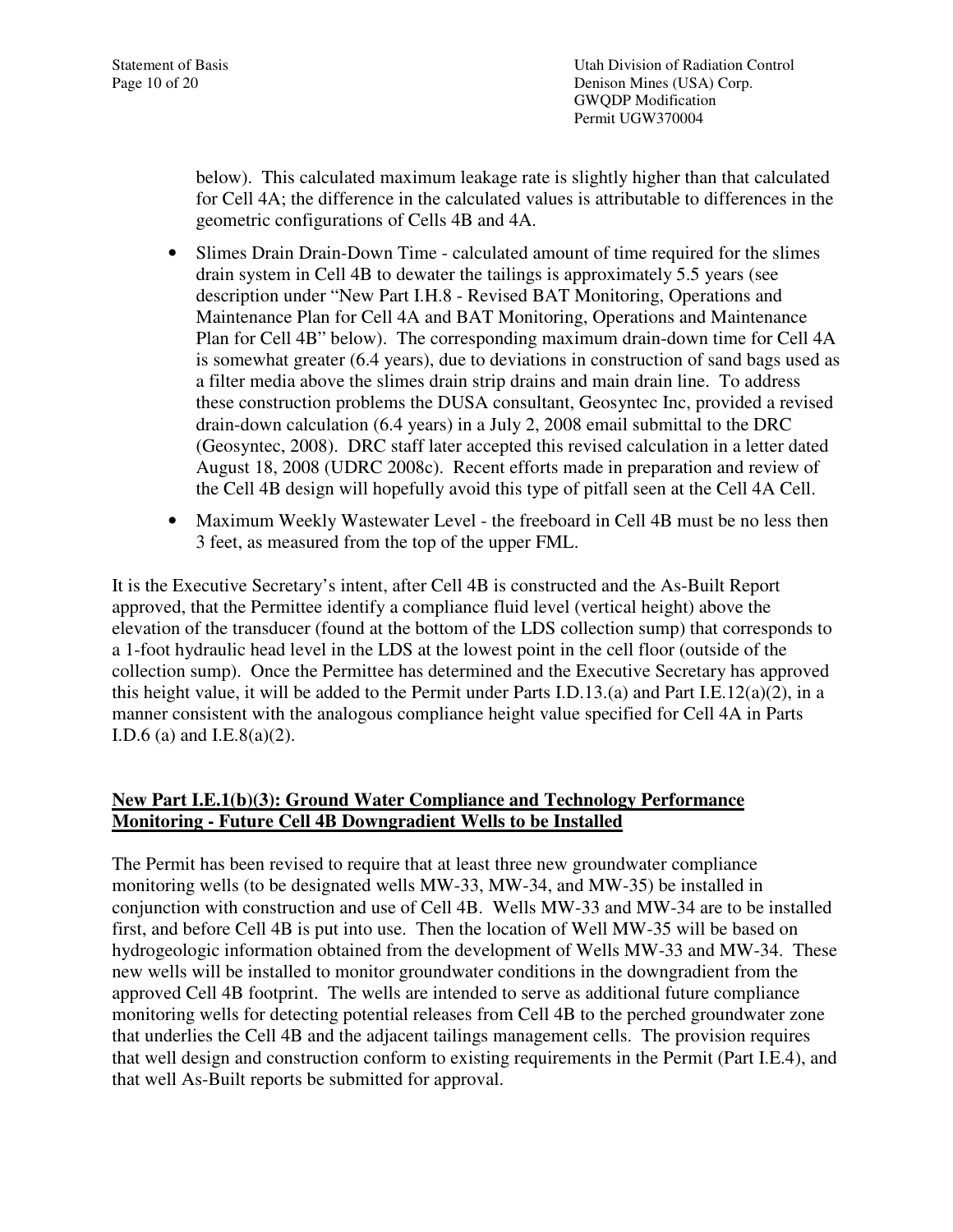### **Revised Part I.E.7(f): DMT Performance Standards Monitoring - Inspections of Tailing Cell and Pond Liner Systems**

The provision specifying inspections of tailing cell and pond liner systems [Part I.E.7(f)] has been revised to require the Permittee to report any liner defect or damage identified during inspections pursuant to Part I.G.3, and to repair such defects or damage by implementing the currently approved Liner Maintenance Provisions, and to report all such repairs.

The modification formalizes expected practice in the event that any defect or damage is identified during a liner system inspections at Tailings Cells 1, 2, 3, and the Roberts Pond.

### **New Part I.E.8(c): Cell 4A BAT Performance Standards Monitoring - Liner Maintenance and Repair**

The Permit has been revised to require that the Permittee complete all necessary repairs to the liner to address damage that might occur to the liner during operations in Cell 4A in accordance with Section 9.4 of the approved Cell 4A Construction Quality Assurance Plan (QA/QC Plan). All repairs will be performed by qualified liner installation personnel, which shall be reported in a Liner Repair Report. The provision requires that any leak, hole, or other damage to the liner be reported verbally to the Executive Secretary in accordance with Part I.G.3 of the Permit. The Permittee shall also report all repairs made pursuant to Part I.F.2 of the Permit.

Finally, the new provision located at Part I.H.8(c) requires that a Liner Repair Report signed by a Utah Licensed Professional Engineer be submitted to the Executive Secretary for each liner repair completed.

### **Revised Part I.E.10: Tailings Cell 4B Wastewater Sampling**

The Permit has been modified to require the Permittee to collect tailings wastewater samples for analysis from multiple locations at Cell 4B, in additional to those already listed in this part of the Permit.

### **New Part I.E.12(a): Cell 4B BAT Performance Standards Monitoring**

The Permit has been revised to require that immediately following Executive Secretary approval of the Cell 4B Best Available Technologies (BAT), Monitoring, Operations and Maintenance Plan, required under Part I.H.8, the Permittee implement and document the results of a monitoring program that shall include the following (for details, see the revised Permit):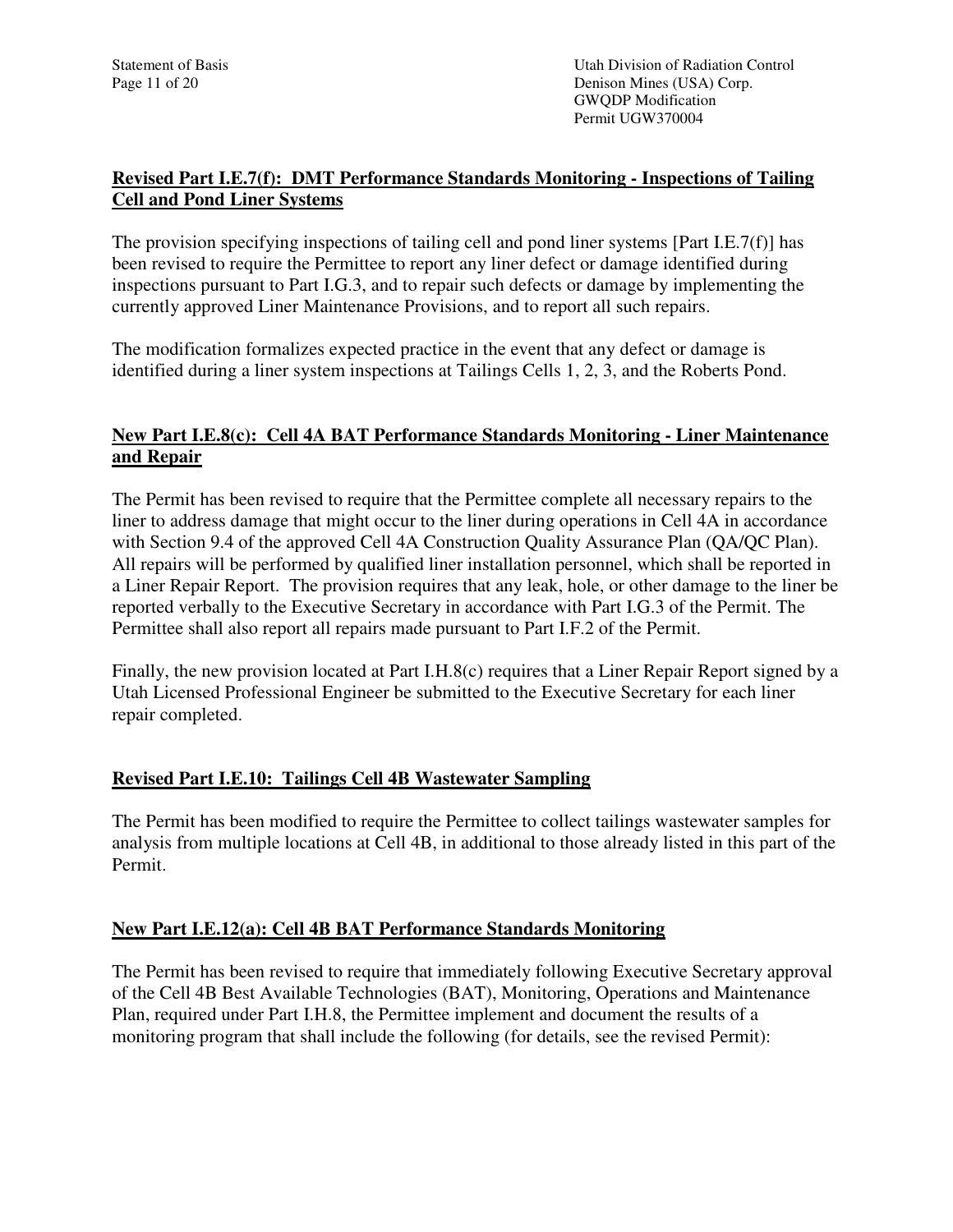Statement of Basis Utah Division of Radiation Control Page 12 of 20 Denison Mines (USA) Corp. GWQDP Modification Permit UGW370004

- Continuous operation of the LDS pumping and monitoring equipment, and a requirement that failures not repaired within 24-hours will be both a failure of BAT and a Permit violation;
- Monitoring to verify compliance with Maximum Allowable Head Criteria<sup>(1)</sup>; and a requirement that LDS head values above this criteria constitute a BAT failure and a Permit violation;
- Monitoring to verify compliance with Maximum Allowable Average Daily LDS Flow Rates and a requirement to maintain such flow rates below 26,145 gallons/day; and
- Conduct measurements to verify compliance with the 3-foot minimum vertical freeboard requirement for Cell 4B, as made to the nearest 0.1 foot.

## **New Part I.E.12(b): Cell 4B BAT Performance Standards Monitoring - Slimes Drain Recovery Head Monitoring**

This Permit revision also requires that the Permittee conduct monthly recovery and fluid level measurements of the slimes drain recovery heads in Cell 4B, immediately after initiating pumping conditions in the slimes drain system. This provision is added to formalize requirements for verifying that the applicable design intent and predicted performance of the slimes drain system approved for Cell 4B design are achieved. Further, that monitoring and reporting thereof be done in a manner similar to that is required for Cells 2 and 3 in Part I.D.3) and I.E.7(b). At some future date, the Executive Secretary will need to revise the requirements at Part I.F.11 to include quarterly reporting of said slimes drain recovery monitoring for Cells 4A and 4B.

## **New Part I.E.12(c): Cell 4B BAT Performance Standards Monitoring - Liner Maintenance and Repairs**

The Permit has been revised to require that the Permittee complete all necessary repairs to the liner to address damage that might occur to the liner during operations in Cell 4B in accordance with Section 10.4 of the approved Cell 4B Construction Quality Assurance Plan (QA/QC Plan) identified in Table 6 of the Permit, and that all such repairs be performed by qualified liner installation personnel, and that such repairs be reported in a Liner Repair Report certified by a Utah licensed Professional Engineer. The provision requires that any leak, hole, or other damage to the liner be reported verbally to the Executive Secretary in accordance with Part I.G.3 of the Permit. The Permittee shall also report all repairs made pursuant to Part I.F.3 of the Permit.

<sup>|&</sup>lt;br>|<br>|

For additional information on how the maximum allowable head will be determined after Cell 4B construction, see discussion under Part I.D.13, above.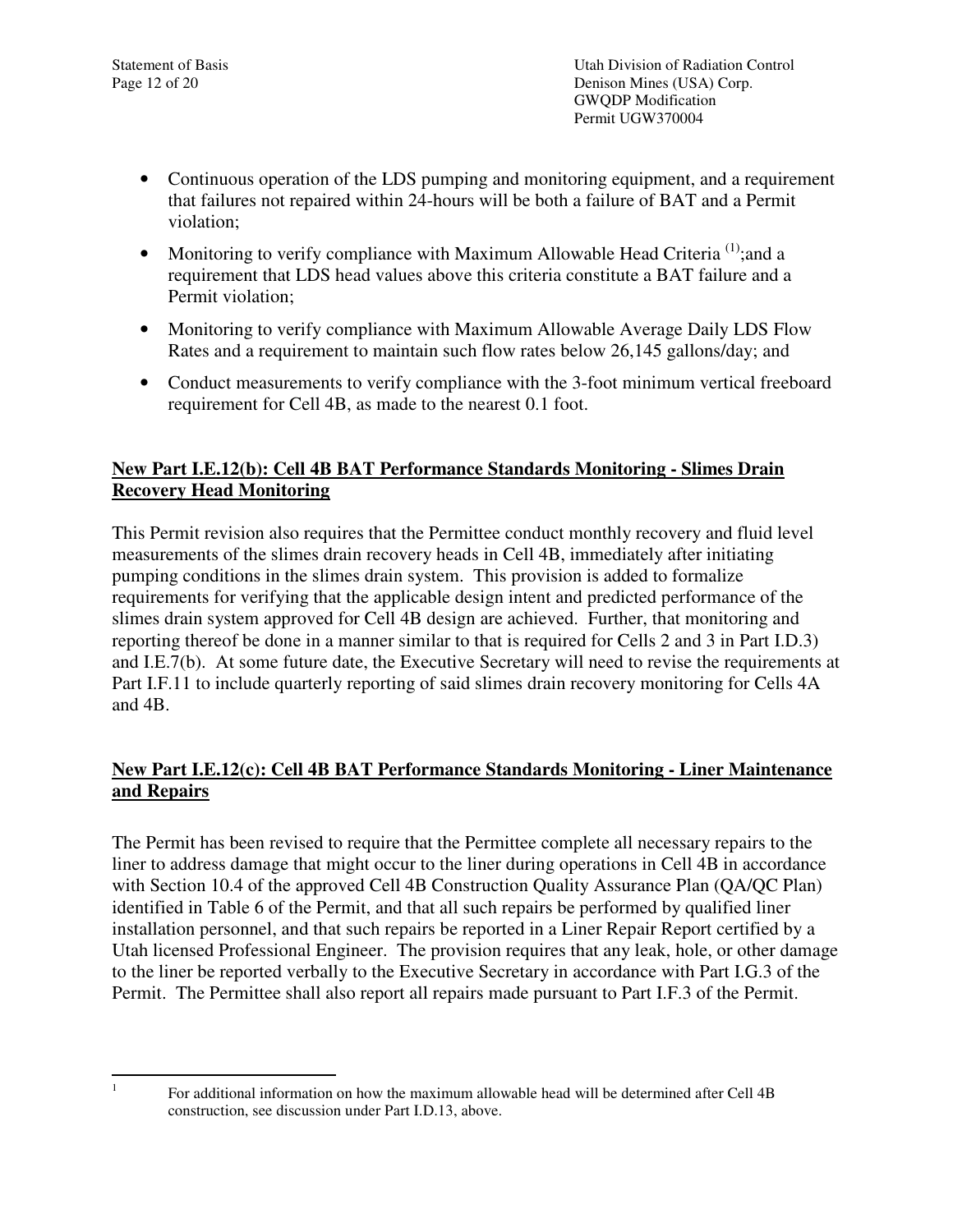Statement of Basis Utah Division of Radiation Control Page 13 of 20 Denison Mines (USA) Corp. GWQDP Modification Permit UGW370004

The justification for adding this provision to the Permit for Cell 4B includes the same considerations described above for Cell 4A under "New Part I.E.8(c)".

### **Revision to Part I.F.3: Reporting Requirements - Routine Cell 4A and 4B BAT Performance Standards Monitoring and Maintenance Reports**

This part of the Permit has been changed as follows:

- a. Changed the title of Part I.F.3 to "Routine Cell 4A and 4B BAT Performance Standards Monitoring and Maintenance Reports"; and
- b. Require that when a liner repair is performed at tailings Cell 4A or 4B, a Repair Report is to be submitted as required by Parts I.E.8(c) and I.E.12(c) of the Permit, and that this Repair Report be included with the next quarterly BAT Monitoring and Maintenance Report.
- c. Require weekly tailings wastewater freeboard measurements in Cell 4B [Part I.F.3(b)].

#### **New Part I.H.6: Installation of New Groundwater Monitoring Wells**

The Permit has been revised to require that the Permittee install at least three hydraulically downgradient wells adjacent to tailings management Cell 4B. The Permit revision specifies that the locations of the first two new wells installed are to be the same as those for proposed monitoring wells MW-33 and MW-34 as shown on Figure 4 of the February 8, 2010 submittal by Hydro Geo Chem Inc., and that the exact location of the third new monitoring well be determined through consideration of hydrogeologic information acquired through development of wells MW-33 and MW-34 and other related field investigations. The Permit requires that two of these three new compliance monitoring wells (MW-33 and MW-34) be installed prior to placement of tailings and wastewater in Cell 4B. This Permit revision requires that these monitoring wells:

- a. Provide early detection of tailings cell contamination of shallow groundwater from Tailings Cell 4B.
- b. Provide discrete groundwater monitoring for Tailings Cell 4B.
- c. Comply with the design, construction, and development requirements found in Part I.E.4 of the Permit.

This Permit revision also requires that, within 45 calendar days of completing installation of wells MW-33 and MW-34, the Permittee submit a monitoring well As-Built report to document said well construction for Executive Secretary approval, and that the report complies with the existing requirements for well as-built reports found in Part I.F.6. Part I.H.6 also requires the following: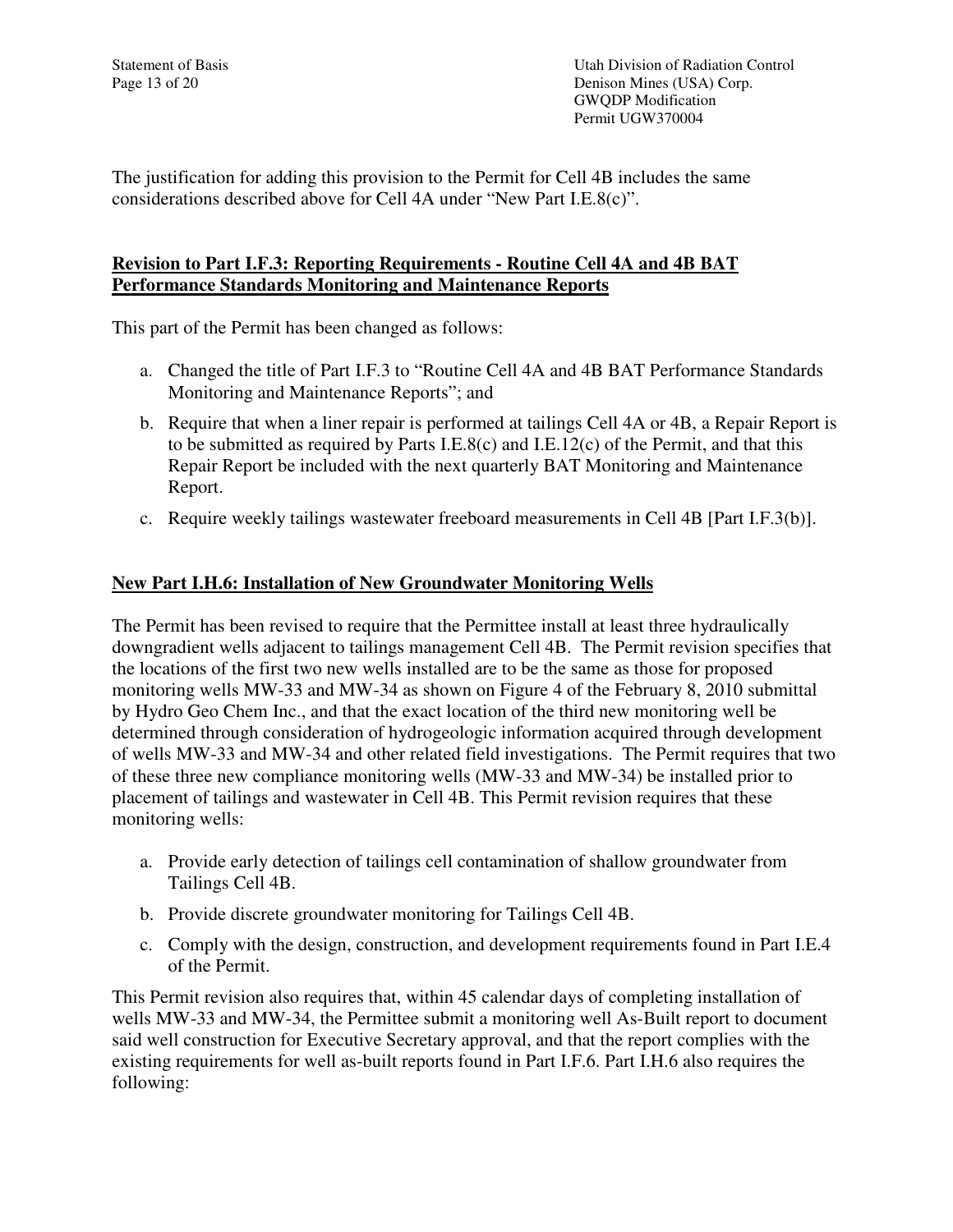Statement of Basis Utah Division of Radiation Control Page 14 of 20 Denison Mines (USA) Corp. GWQDP Modification Permit UGW370004

- a. If additional information is required during review of the well as-built report, that the Permittee provide all requested information within a time frame approved by the Executive Secretary;
- b. The Permittee provide at least a 7 calendar day written notice to allow the Executive Secretary to observe all drilling and well installation activities; and
- c. Should the Executive Secretary determine that additional monitoring wells are required under Part I.H.6(e), these new wells will be installed and approved within a time frame approved by the Executive Secretary.

The Permit has also been revised to require that before placing tailings or wastewater in Tailings Cell 4B, the Permittee must also submit to the Executive Secretary for approval, a proposed location for new compliance monitoring well MW-35. The Permittee must complete installation of Well MW-35 within 30 calendar days of the Executive Secretary's approval of the proposal for its installation.

The Permittee is also required to submit for Executive Secretary approval, a monitoring well As-Build report for well MW-35, within 45 calendar days of completing well installation, to document its construction. Similar to the requirements for the other two new wells, design and construction of well MW-35 must comply with the requirements of Part I.E.4. The As-Built report for the third new well must also comply with the requirements of Part I.F.6 of the Permit.

In the event the Executive Secretary requires additional information, the Permittee will provide all requested information within a time frame approved by the Executive Secretary. The addition of this new provision to the Permit requires that new compliance monitoring wells be installed downgradient of the footprint of Cell 4B and allows the Executive Secretary to review and approved the location and design of the third monitoring well. The location of well MW-35 will be based on additional hydrogeologic data that will be obtained from installation of the first two additional wells. Part I.H.6 also ensures that all three of the new wells will be installed in a timely manner with respect to the development of new Cell 4B.

### **New Part I.H.7: Background Groundwater Quality Report for New Monitoring Wells**

The Permit has been revised to require that the Permittee, within 30 calendar days of receipt of written Executive Secretary approval for use of Tailings Cell 4B, commence a quarterly groundwater sampling program that will comply with the following Permit requirements:

- a. Routine groundwater compliance monitoring requirements of Part I.E.1 of the Permit.
- b. Well monitoring procedure requirements of Part I.E.5 of the Permit.

After completion of eight consecutive quarters of groundwater sampling and analysis of these new wells, the Permittee will also submit, for Executive Secretary approval, a Background Report that will include:

1) Data preparation and statistical analysis of groundwater quality data, including but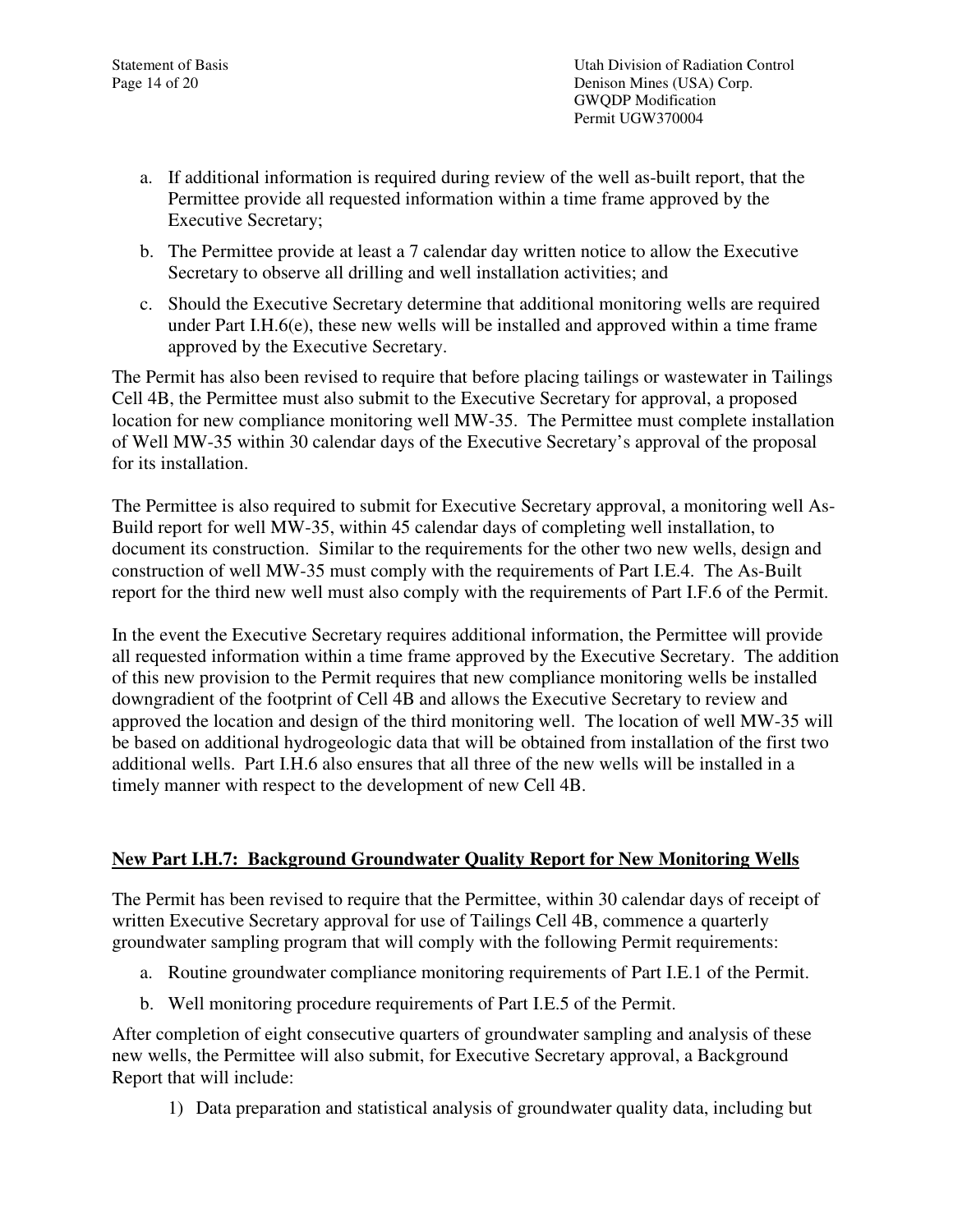Statement of Basis Utah Division of Radiation Control Page 15 of 20 Denison Mines (USA) Corp. GWQDP Modification Permit UGW370004

> not limited to, evaluation of data characteristics and internal data consistency, treatment of non-detectable values, and statistical methods used. These statistics shall be calculated using the Decision Tree/Flowchart used for the previous Background Reports that was conditionally approved by the UDRC on August 24, 2007.

2) Shallow aquifer average linear groundwater velocity calculated for the new wells, based on well specific hydraulic conductivity, hydraulic gradient, and effective aquifer porosity.

After review of the report, if the Executive Secretary determines that additional information is required, the Permittee will provide all requested information, resolve all issues identified, and re-submit the report for Executive Secretary review and approval within a timeframe approved by the Executive Secretary. After approval of this report, the Executive Secretary will re-open this Permit and establish appropriate monitoring frequency and Groundwater Compliance Limits in Table 2 of the Permit for the each of the new wells at Cell 4B.

## **New Part I.H.8 - Revised BAT Monitoring, Operations and Maintenance Plan for Cell 4A and BAT Monitoring, Operations and Maintenance Plan for Cell 4B**

The Permit has been revised to require that the Permittee submit, for Executive Secretary approval, a revised BAT, Monitoring, Operations and Maintenance Plan for Cell 4A and a BAT, Monitoring, Operations and Maintenance Plan for Cell 4B. The revised Cell 4A BAT, Monitoring, Operations, and Maintenance Plan shall include the elements described in Parts I.D.6 and I.E.8 of the Permit. The Cell 4B BAT, Monitoring, Operations, and Maintenance Plan shall include the elements described in I.D.13 and I.E.12 of the Permit. At the discretion of the Permittee, these plans may be combined into one. The Permit revision also requires that these plans be approved by the Executive Secretary prior to placing any tailings or wastewater in Cell 4B.

This new compliance schedule item was needed because:

- The existing Cell 4A BAT Monitoring, Operations, and Maintenance Plan needs to be revised to include procedures and reporting requirements for repairs to the liner in Cell 4A to address any damage that may occur to the liner during operations in Cell 4A
- This new item ensures that the Cell 4B BAT Monitoring, Operations, and Maintenance Plan will include monitoring procedures and reporting requirements for: BAT performance standards and requirements in new Parts I.D.13 and I.E.12(a) and (b), and any repairs to the liner in Cell4B to address any damage that may occur pursuant to Part I.E.12(c).
- The intent of Part I.H.8 is to provide a Cell 4B BAT, Operations and Maintenance Plan that is similar to that required for Cell 4A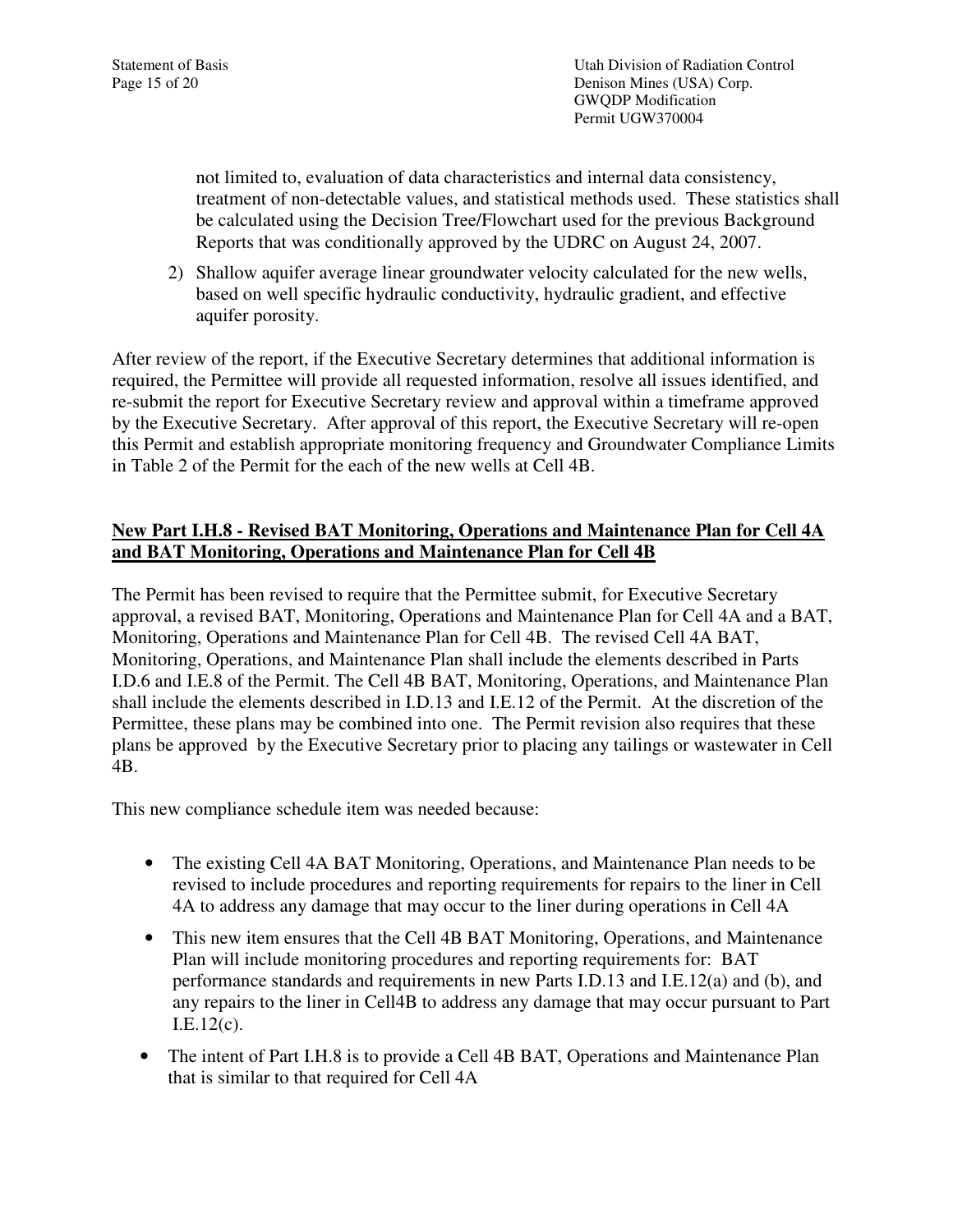#### **New Part I.H.9: Cell 4B As-Built Report**

The Permit has been revised to require that the Permittee submit for Executive Secretary approval, an engineering As-Built Report to document all construction activities, for Executive Secretary review and approval. The Permit revision requires that any deviations from the Executive Secretary approved engineering design and/or specifications be clearly disclosed and described and that the As-Built Report be certified by a Utah licensed Professional Engineer. The Permit revision also requires that, if after review of the As-Built report, and the Executive Secretary determines that additional information is required, the Permittee provide all requested information, and resolve all issues identified, before Cell 4B is put into service. This Permit revision is needed to allow the Executive Secretary to conduct a formal review of the final Cell 4B construction to ensure it can perform in accordance with the approved engineering design. Based on information provided in this process, certain Permit requirements may be amended at a future date, e.g., BAT performance standards in Part I.E.12.

#### **New Part I.H.10: Additional Hydrogeologic Investigation and Report**

The Permit has been revised to require that the Permittee conduct additional hydrogeologic and field investigation to: (1) Resolve uncertainties and apparent discrepancies in elevation survey data for springs and seeps at the margin of White Mesa, including, but not limited to, Cottonwood Seep and/or Westwater Seep and Ruin Spring, (2) Determine the elevation of the upper geologic contact of the Brushy Basin Shale Member at nearby seeps / springs, and compare the elevations of the same geologic contact in monitoring wells in the vicinity of the tailings management cells and other areas across the facility; and (3) Verify the hydrogeologic nature of nearby seeps and springs, including whether they are influenced or controlled by said geologic contact. In addition, the purposes of such studies also include, but are not limited to:

- Further delineate the physical relationship between the perched groundwater flow system that underlies the White Mesa facility and nearby vicinity atop the geologic contact between the Brushy Basin Shale and Burro Canyon Formations;
- Determine directions of groundwater flow to the closest point(s) of surface discharge of the perched groundwater zone downgradient of the facility; and
- Confirm the estimated groundwater travel time to said surface discharge point(s) from the tailings management cell area, including Cell 4B.

Such information will assist the Executive Secretary in an improved understanding of local hydrogeologic characteristics, and possible points of potential contaminant exposure to the public and environmental receptors. This information may also have important applications to the on-going site investigations related to the chloroform and nitrate groundwater contaminant plumes at the facility. This new requirement mandates that before use of Cell 4B for tailings disposal that DUSA have the report certified by a Utah Licensed Professional Geologist or Engineer, and submit the report for Executive Secretary approval. If the Executive Secretary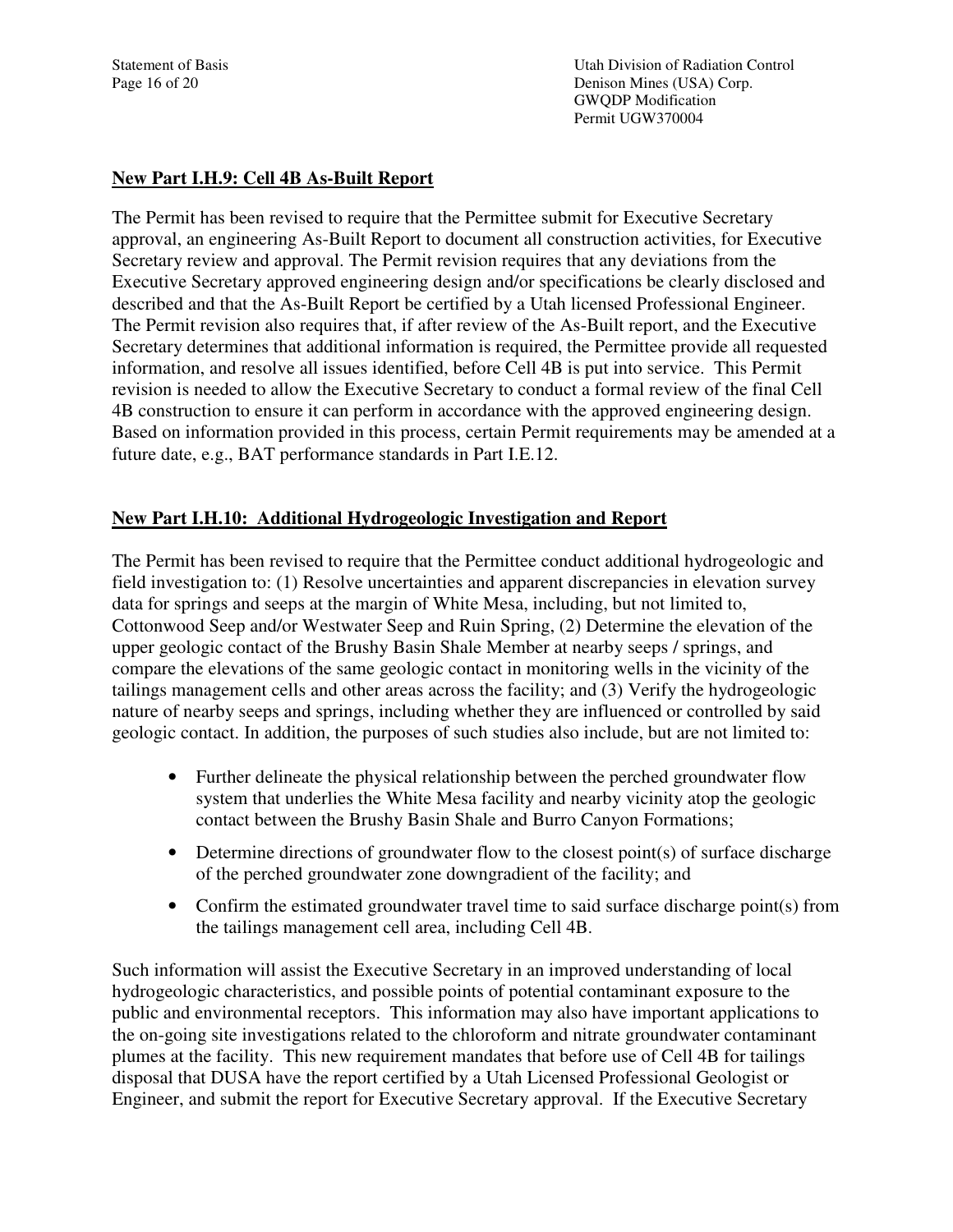Statement of Basis Utah Division of Radiation Control Page 17 of 20 Denison Mines (USA) Corp. GWQDP Modification Permit UGW370004

determines that additional information is needed, DUSA will provide the requested information and resolve all issues identified on a schedule approved by the Executive Secretary.

## **New Part I.H.11: Corrections to Cell 4B Engineering Drawing Entitled "Sheet 6 of 8: Lining System Details II, Rev. 1"**

During construction of Cell 4A, UDRC staff observed certain difficulties in construction of the main slimes drain collection line that drained multiple strip drains (for related details, see discussion above at Part I.D.13, slimes drain drain-down time). This slimes drain pipe ran from the northeast to the southwest corners along the floor of Cell 4A. The problem focused mainly on the difficulty of achieving a 1H:1V slope on the gravel aggregate that surrounded the main drain collection pipe. To correct the problem, certain engineering design changes were made during construction of Cell 4A. The changes included deployment of additional sandbags in a continuous configuration at either side of the drain pipe, in combination with a geotextile fabric, to constrain and control the gravel media around the drain pipe. This method helped the gravel form a uniform geometry around the pipe, thus improving its performance as a drain.

In Cell 4B that same slimes drain function is to be performed by a similar drain pipe and gravel aggregate zone that will run from the northwest corner to the southeast corner along the floor of the disposal cell. To assist the Permittee to avoid repeating this previous construction pitfall (and required last-minute design change), Part I.H.11 has been added to the Permit to require revision of the respective engineering design drawing, and Executive Secretary approval, before construction of Cell 4B. To this end a footnote was also added to Table 6 of the Permit, directing the Permittee to the new requirement in Part I.H.11.

### **MINOR PERMIT CHANGES**

The following minor changes are proposed to be made to the Permit:

- Modification of the header on each page to assist the reader to know what Permit subarea was addressed there, e.g. Part I.E.
- The word "Quality" was deleted from the title on the second page of Table 2 to make it consistent with the title of the first page of Table 2.
- With the addition of the new Table 6 (entitled "Approved Tailings Cell 4B) Engineering Design and Specifications") the previous Table 6 (entitled "Groundwater Monitoring Reporting Schedule") was renumbered to Table 7. All associated references made to Table 6 in the text of the previous Permit have been changed to refer instead to Table 7;
- Revised descriptive labels provided in Parts I.D.5(f) and I.D.5(g) to identify items specifically associated with Cell 4A;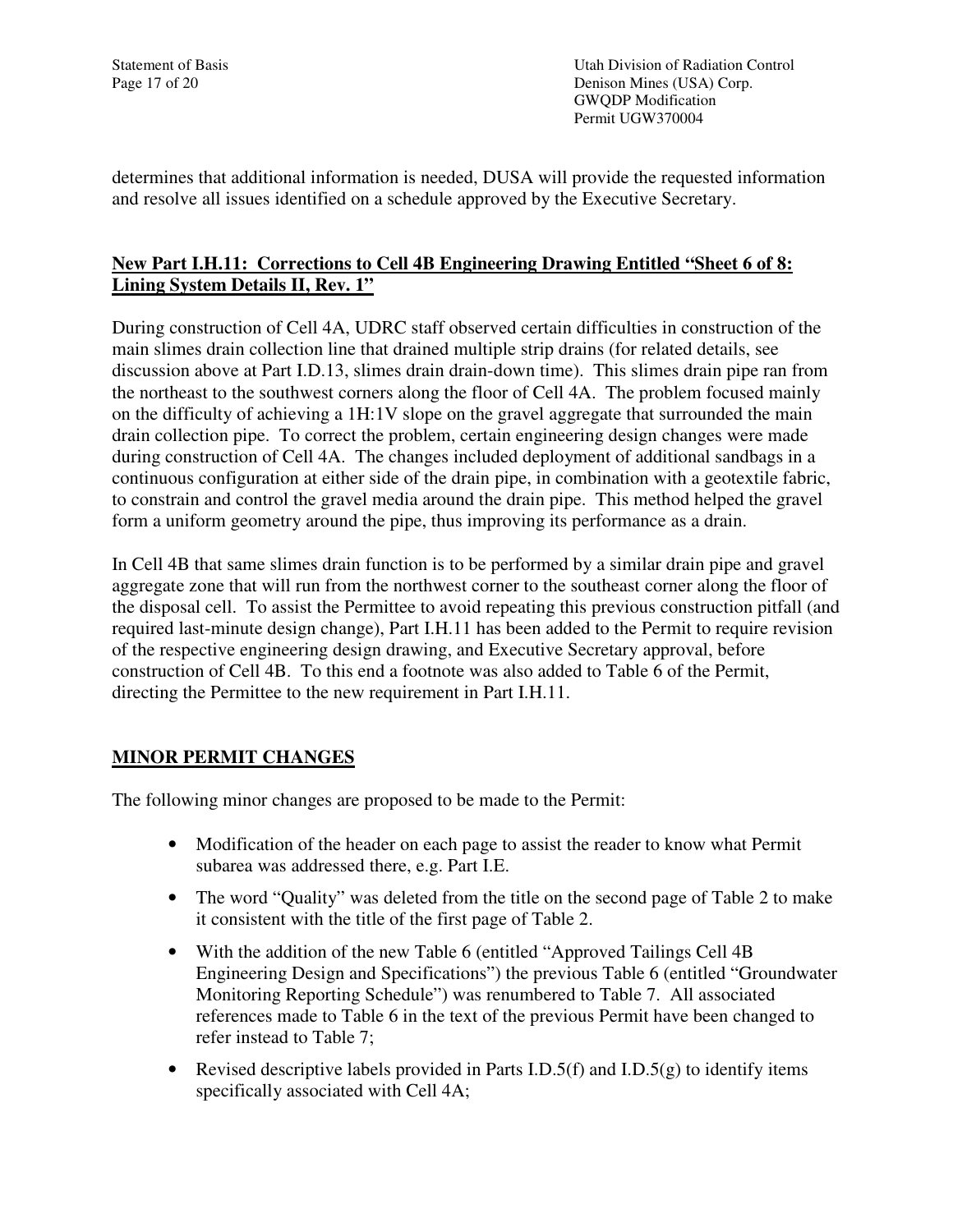- The words "and Maintenance" were added to the title of Part I.E.8.
- The "LDS" was added to denote that the failure of pumping and monitoring equipment referred to is that of LDS pumping and monitoring equipment.
- Revised the opening paragraph of Part I.E.8 and Part I.E.8(b) to include reference to Part I.H.8 of the Permit;
- Revised Part I.E.10 to add Cell 4B to the Tailings Cell Wastewater Quality Monitoring program and revise formatting in Part I.E.10(d)(5);
- Revised Part I.F.3 to add Cell 4B as a cell required to be included in the Routine Cell 4B BAT Performance Standards Monitoring and Maintenance Reports; and
- Revised formatting of text in Part I.F.
- Correction of sundry typographical and formatting errors.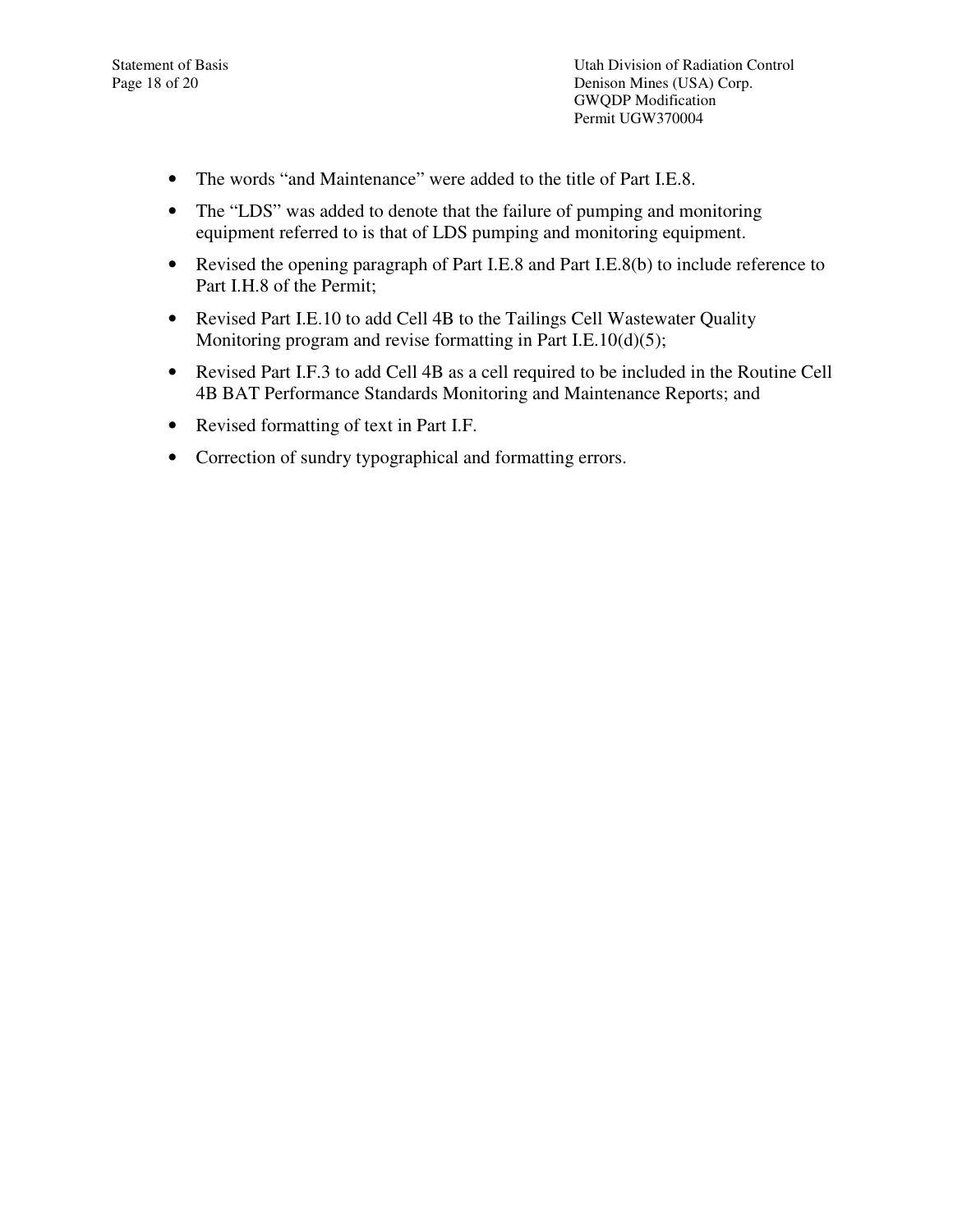# **REFERENCES**

| Geosyntec 2008    | Email transmittal from Greg Corcoran to Dave Rupp, RE: DUSA Cell 4A<br>Construction: Two Items noted, July 2, 2008, includes July 2, 2008<br>spreadsheet $(1 p.)$                                                                                                                                                                                                                                                                                                                                                                                                   |
|-------------------|---------------------------------------------------------------------------------------------------------------------------------------------------------------------------------------------------------------------------------------------------------------------------------------------------------------------------------------------------------------------------------------------------------------------------------------------------------------------------------------------------------------------------------------------------------------------|
| <b>HGCI 2009</b>  | Hydro Geo Chem, Inc, Site Hydrogeology and Estimation of Groundwater<br>Travel Times in the Perched Zone, White Mesa Uranium Mill Site Near<br>Blanding, Utah, August 27, 2009; included as Appendix B to the<br>Reclamation Plan, Rev. 4.0 White Mesa Mill, Blanding, Utah. Denison<br>Mines (USA) Corporation (DUSA), November 2009.                                                                                                                                                                                                                              |
| <b>HGCI 2010</b>  | Hydro Geo Chem Inc, letter from Stewart J. Smith (HGCI) to David<br>Frydenlund (DUSA), February 8, 2010; included as Attachment H to<br>DUSA's Re: White Mesa Uranium Mill - Second Round of Interrogatories<br>from review of License Amendment Request and Environmental report for<br>Cell 4B also dated February 8, 2010.                                                                                                                                                                                                                                       |
| <b>UDRC 2007</b>  | Utah Division of Radiation Control, Statement of Basis for a Uranium<br>Milling Facility South of Blanding, Utah, October 24, 2007.                                                                                                                                                                                                                                                                                                                                                                                                                                 |
| <b>UDRC</b> 2008a | Utah Division of Radiation Control, Public Participation Summary Ground<br>Water Discharge Permit (Permit) for the Denison Mines (USA) Corp.<br>(DUSA) Uranium Milling Facility South of Blanding, Utah, March 14, 2008.                                                                                                                                                                                                                                                                                                                                            |
| <b>UDRC 2008b</b> | Utah Division of Radiation Control, Ground Water Quality Discharge<br>Permit UGW370004, March 17, 2008.                                                                                                                                                                                                                                                                                                                                                                                                                                                             |
| <b>UDRC 2008c</b> | Utah Division of Radiation Control letter from Loren B. Morton to Harold<br>R. Roberts (DUSA), "July 29, 2008 DRC Letter Regarding White Mesa<br>Uranium Mill Cell 4A Operation; July 331, 2008 DUSA Email Regarding<br>252 Photos on C.D. (received August 1, 2008), Showing Work Completed on<br>Cell 4A Sand Bag Placement; August 7, 2008 DRC Email, Subject: Sandbag<br>Adjustments (Partial Response to Submitted C.D. Photographs). Request for<br>Information", August 18, 2008 (includes July 2, 2008 Geosyntec email from<br>Greg Corcoran to Dave Rupp). |
| <b>URS 2009</b>   | URS Corporation, Final Summary of Review and Recommendation for<br>Acceptance of Denison Mines (USA) Corp.'s Revised Cell 4B Design<br>Report and Responses to Rounds 1, 2 & 3 Interrogatories<br>(UDRC.0088000.166), Memorandum from Jon Luellen and Robert Baird<br>(URS) to Loren Morton (Utah Division of Radiation Control), November<br>5, 2009.                                                                                                                                                                                                              |